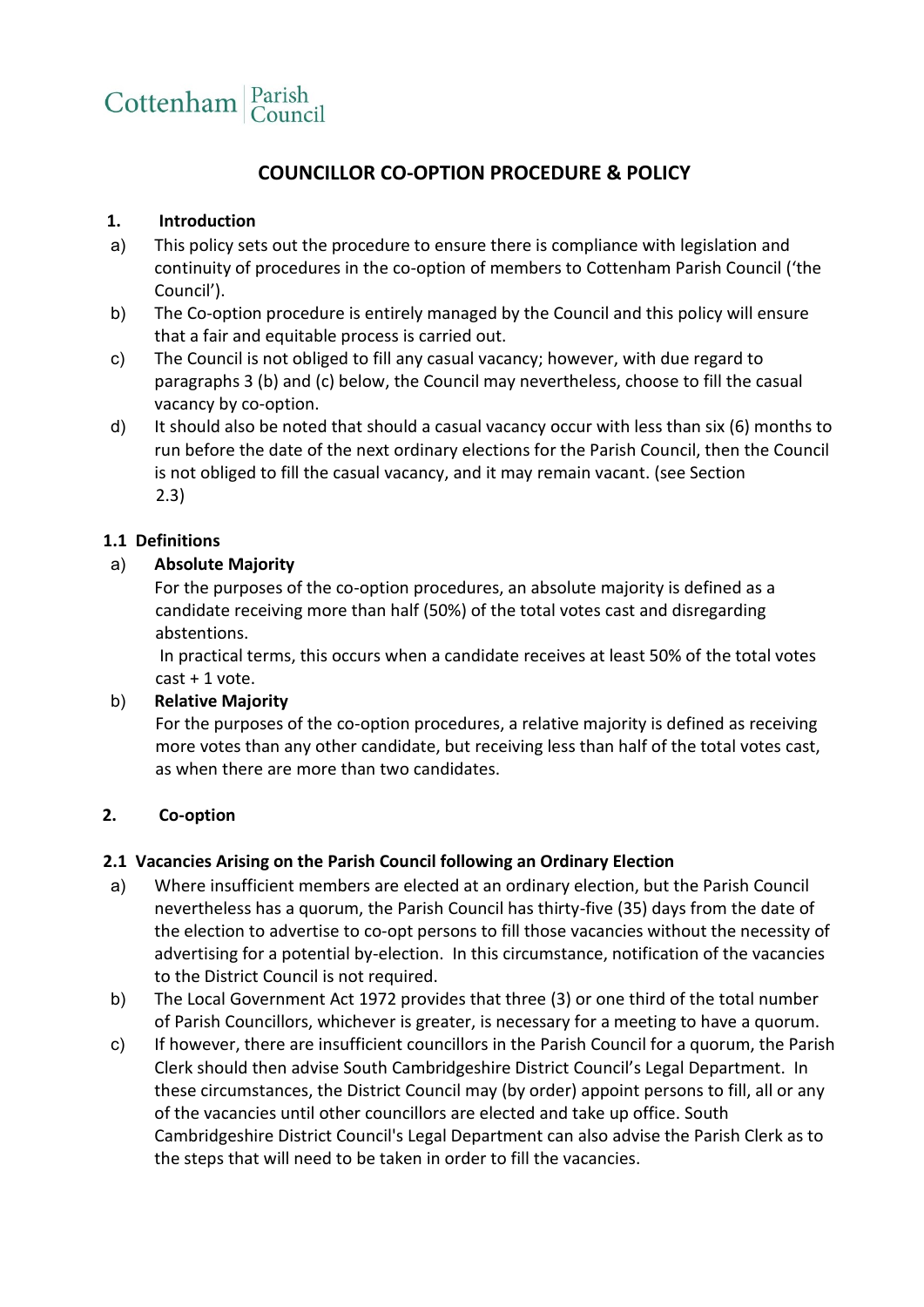# **2.2 Vacancies Arising on the Parish Council at Other Times - Casual Vacancies (and byelections)**

- a) The Co-option of a Parish Councillor occurs when a casual vacancy has arisen on the Council and no poll (by-election) has been called. A casual vacancy occurs when
	- (i) A councillor fails to make his declaration of acceptance of office at the proper time;
	- (ii) A councillor resigns;
	- (iii) A councillor dies;
	- (iv) A councillor becomes disqualified; or
	- (v) A councillor fails to attend a relevant meeting for six (6) consecutive months after their last attendance. A relevant meeting is defined as a meeting of the council, or any of its committees or sub-committees, or to attend as a representative of the Council a meeting of an outside body.
- b) The Council is required to notify South Cambridgeshire District Council ('the District Council') of a Casual Vacancy, to advertise the vacancy and to give electors the opportunity to request an election. This occurs when ten (10) electors write to the District Council stating that an election is requested.
- c) If a by-election is called, a polling station will be set up by the District Council and the people of the parish will be asked to go to the polls to vote for candidates who will have put themselves forward by way of a nomination paper. The Council will pay the costs of the election. The people of the parish have fourteen days (14 days) - not including weekends, bank holidays and other notable days - to claim the by-election; however, the District Council's electoral officer will advise the Clerk of the closing date.
- d) If more than one candidate is then nominated, a by-election will be held. However, should only one candidate be put forward, they are duly elected without an electoral ballot.
- e) If ten (10) residents do not request a ballot within the fourteen days of the vacancy notice being posted, as advised by the District Council, the Council is able to co-opt a volunteer.

# **2.3 Casual Vacancies Arising within Six Months of an Election**

- a) Where a casual vacancy in the office of a Parish Councillor occurs within six (6) months before the day on which the Councillor would have regularly retired, i.e. at the next ordinary election, the Parish Council may, as soon as practicable after the expiry of the period of 14 days after public notice of the vacancy has been given, co-opt a person to fill the vacancy.
- b) The Council is not obliged to fill any casual vacancy. However, with due regard to paragraphs 3 (b) and (c) below, the Council may nevertheless, choose to fill the casual vacancy by co-option.
- c) Any vacancy which is not so filled must be filled at the next ordinary election.
- d) Casual vacancies that occur before the six-month period are not affected by the sixmonth rule in any way.

# **3. Confirmation of Co-option**

- a) On receipt of written confirmation, from the Electoral Services Office of the District Council, the casual vacancy may be filled by means of Co-option. The Parish Clerk will:
	- i Advertise the vacancy for four weeks on the Council notice boards and website.
	- ii Advise the Council and its Members that the Co-option Policy will be instigated.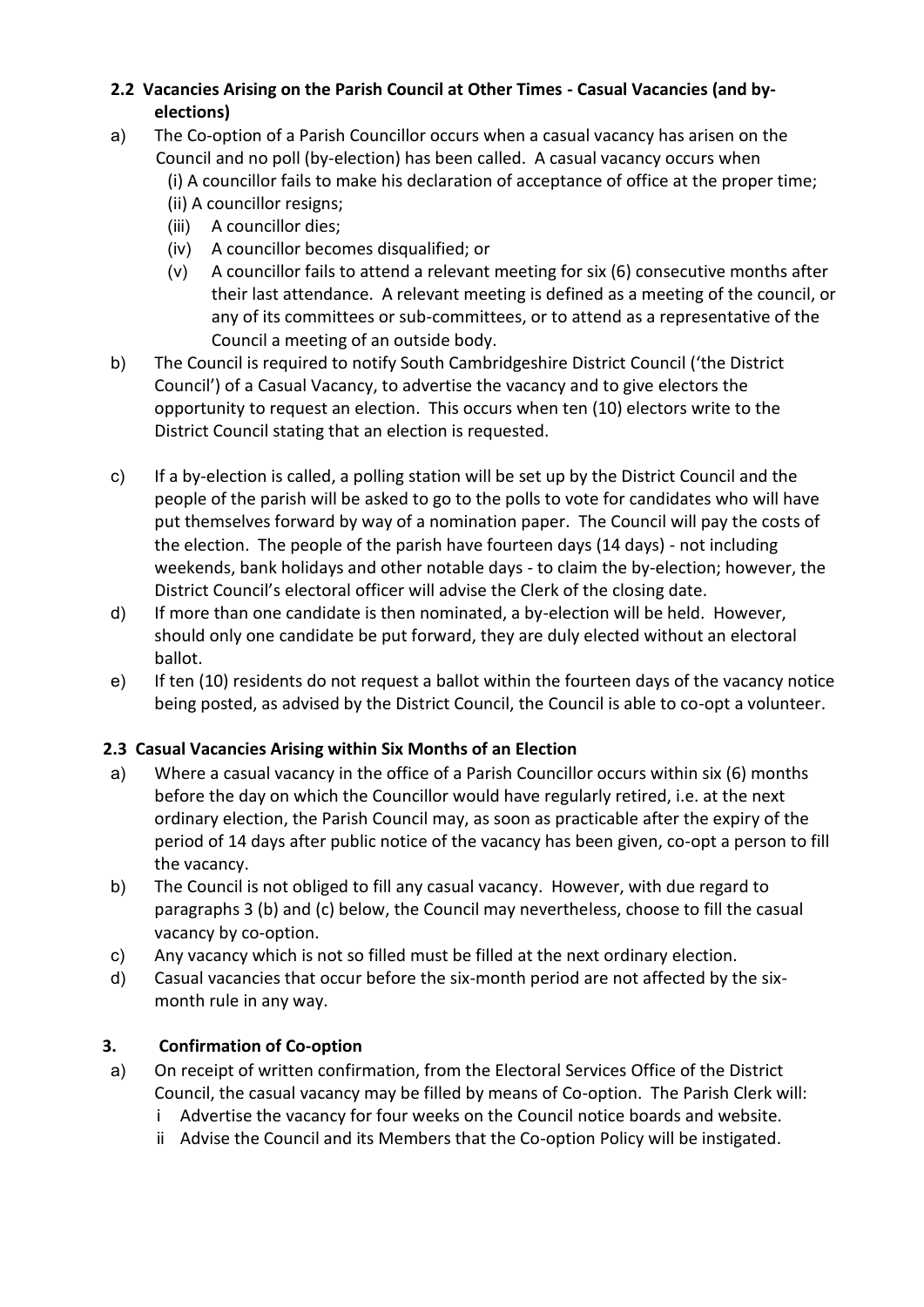- b) The Council is not obliged to fill any vacancy. Even if the Council invites applications for co-option, it is not obliged to select anyone from the candidates who apply, should they be considered not suitable.
- c) However, it is not desirable that electors be left partially or fully under-represented for a significant length of time. Neither does it contribute to effective and efficient working of the Council, should there are insufficient councillors to share the workload; equitably; to provide a broad cross-section of skills and interests; or to achieve the required meeting quorums without difficulty.
- d) Councillors elected by co-option are full members of Cottenham Parish Council.

# **4. Eligibility of Candidates**

- a) The Council is able to consider any person to fill a vacancy provided that:
	- (i) They are an elector for the parish; or
	- (ii) Have, during the whole of the twelve months preceding the date of co-option, occupied as owner or tenant, land or other premises in the parish; or
	- (iii) their principal place of work during those twelve months has been in the parish; or
	- (iv) has during the whole of twelve months resided in the parish or within three miles (direct) it.
- b) There are certain disqualifications for election, of which the main are (see Part V, Section 80 of the Local Government Act 1972):
	- (i) holding a paid office under the local authority;
	- (ii) bankruptcy;
	- (iii) having been sentenced to a term of imprisonment (whether suspended or not) of not less than three months, without the option of a fine during the five years preceding the election; and
	- (iv) being disqualified under any enactment relating to corrupt or illegal practices.
- c) Candidates found to be offering inducements of any kind will be disqualified.

# **5. Applications**

- a) Members may point out the vacancies and the process to any qualifying candidate(s).
- b) Although there is no Statutory Requirement to do so, candidates will be requested to:
	- (i) Submit information about themselves, by way of completing a short application form. See *Appendix A*.

(ii) Confirm their eligibility for the position of Councillor within the statutory rules. See *Appendix B*.

c) Following receipt of applications, the next suitable Council meeting will have an agenda item, namely;

*To receive written applications for the office of Parish Councillor and to Co-opt a candidate(s) to fill the existing vacancy(ies)* 

- d) Copies of the candidates' applications will be circulated to all Councillors by the Clerk at least three (3) clear days prior to the meeting of the Council, when the Co-option is to be considered. All such documents will be treated by the Clerk and all Councillors as Strictly Private and Confidential.
- e) Candidates will be sent a full agenda of the meeting at which they are to be considered for appointment, together with an electronic copy of the Council's Code of Conduct, Standing Orders and Financial Procedure and Processes Policy of the Council. Candidates will also be informed that they will be invited to speak about their application at the meeting.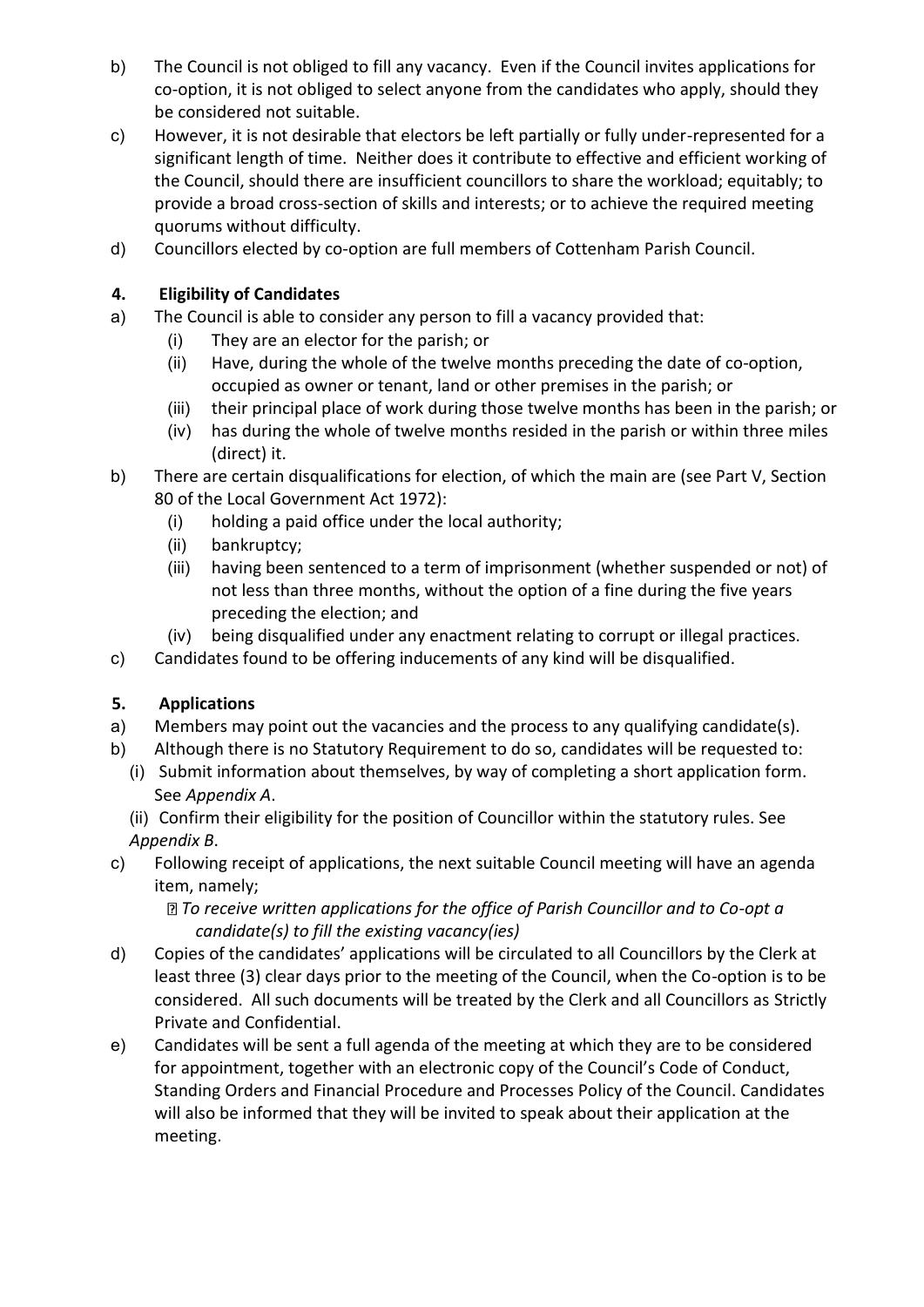# **6. At the Co-option Meeting**

- a) At the co-option meeting, candidates will be given ten (10) minutes maximum to introduce themselves to Members, give information on their background and experience and explain why they wish to become a Member of Cottenham Parish Council.
- b) The process will be carried out by adjourning the meeting to allow the candidate to speak.
- c) Where the Council wishes to discuss the merits of candidates, this could be prejudicial and the Council will be required to resolve to exclude the members of the press and public from the meeting.
- d) As soon as all candidates have finished giving their submissions, the Council will proceed to a vote on the acceptability of each candidate, utilising the 'person specification' criteria set out in Appendix C, any personal statements and responses to Members' questions made by the candidates.
- e) Councillors shall vote by secret ballot.
- f) Voting will be according to the statutory requirements, in that an absolute majority vote procedure will be used, to select a successful candidate. Note: Appendix D contains further details of the voting procedures and instances where an absolute majority vote and/or a relative majority vote be used. In addition, typical (but not exhaustive) scenarios of possible voting situations are provided.
- g) If there are more than two (2) candidates for a vacancy and no single candidate receives an overall majority in the first round of voting, the candidate with the least number of votes will then be removed. Further rounds of voting will then take place with the process repeated until a candidate receives the required majority.
- h) In the case of an equality of votes, the Chair of the meeting has a second or casting vote.
- i) In circumstances where there are candidates for more than one councillor vacancy, then each councillor vacancy will be considered and voted separately.
- j) After the vote has been concluded, the Chairman of the meeting will declare the successful candidate duly elected.
- k) After the completion of the co-option procedure, the successful candidate(s)/new councillor(s) will be invited to sign their Declaration of Acceptance of Office (prior to the first full Parish Council meeting following their co-option).
- l) The Clerk will notify Electoral Services of the new Councillor appointment(s). The successful candidate(s) must complete the 'Registration of Interests' within the required twenty-eight (28) days of being elected. The form(s) should be handed to the Clerk for forwarding to the Monitoring Officer.
- m) If insufficient candidates come forward for co-option, the process should continue, whereby the vacancy/ies are again advertised.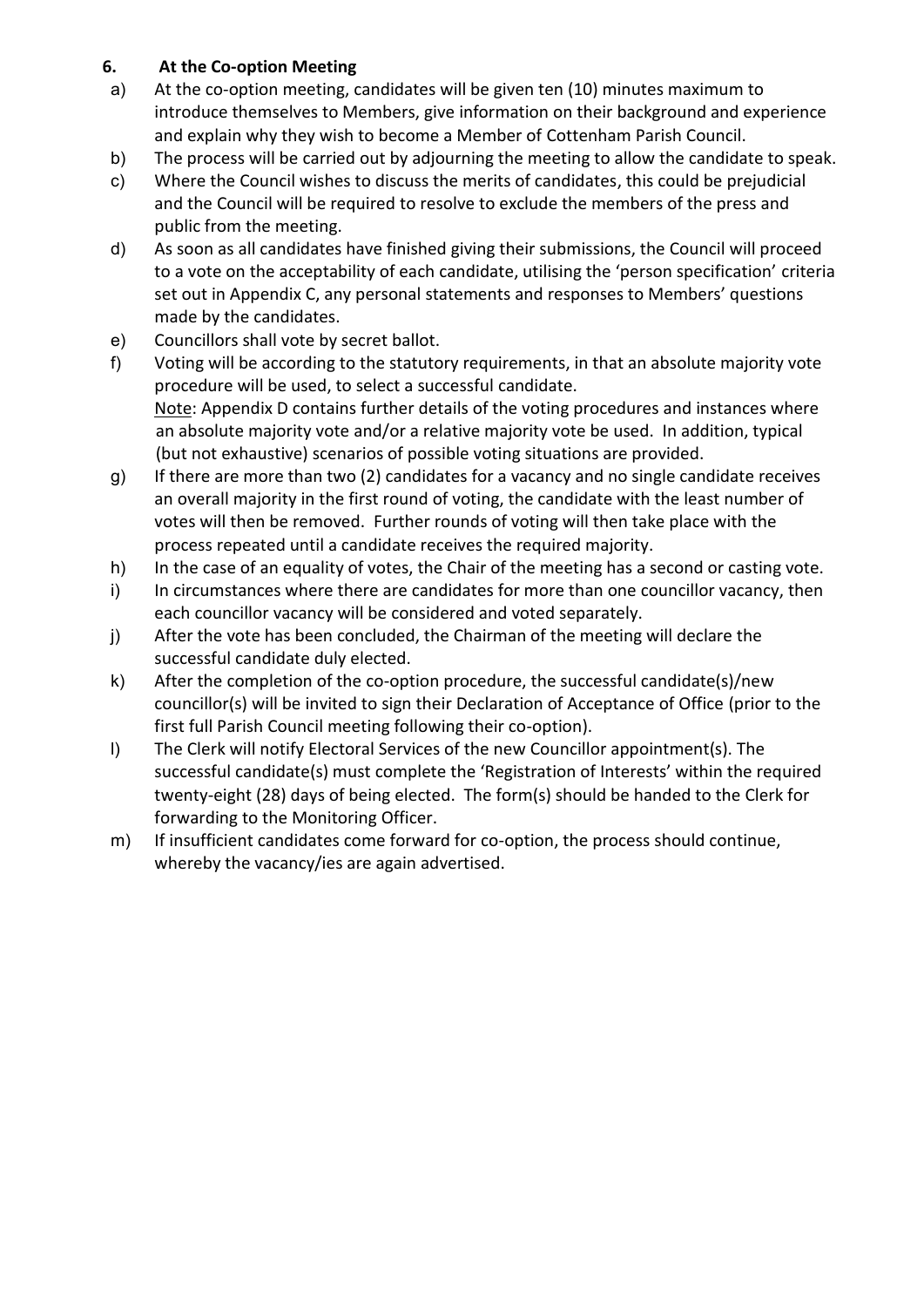## **APPENDIX A Application for Co-option**

Thank you for your interest in becoming a Parish Councillor. Please provide the below information to assist the council in making their decision.

| <b>Full Name &amp; Title</b> |  |
|------------------------------|--|
| <b>Home Address</b>          |  |
|                              |  |
| <b>Home Telephone</b>        |  |
| <b>Mobile Telephone</b>      |  |
| <b>Email Address</b>         |  |

## **About You**

Please provide the council with some background information about yourself.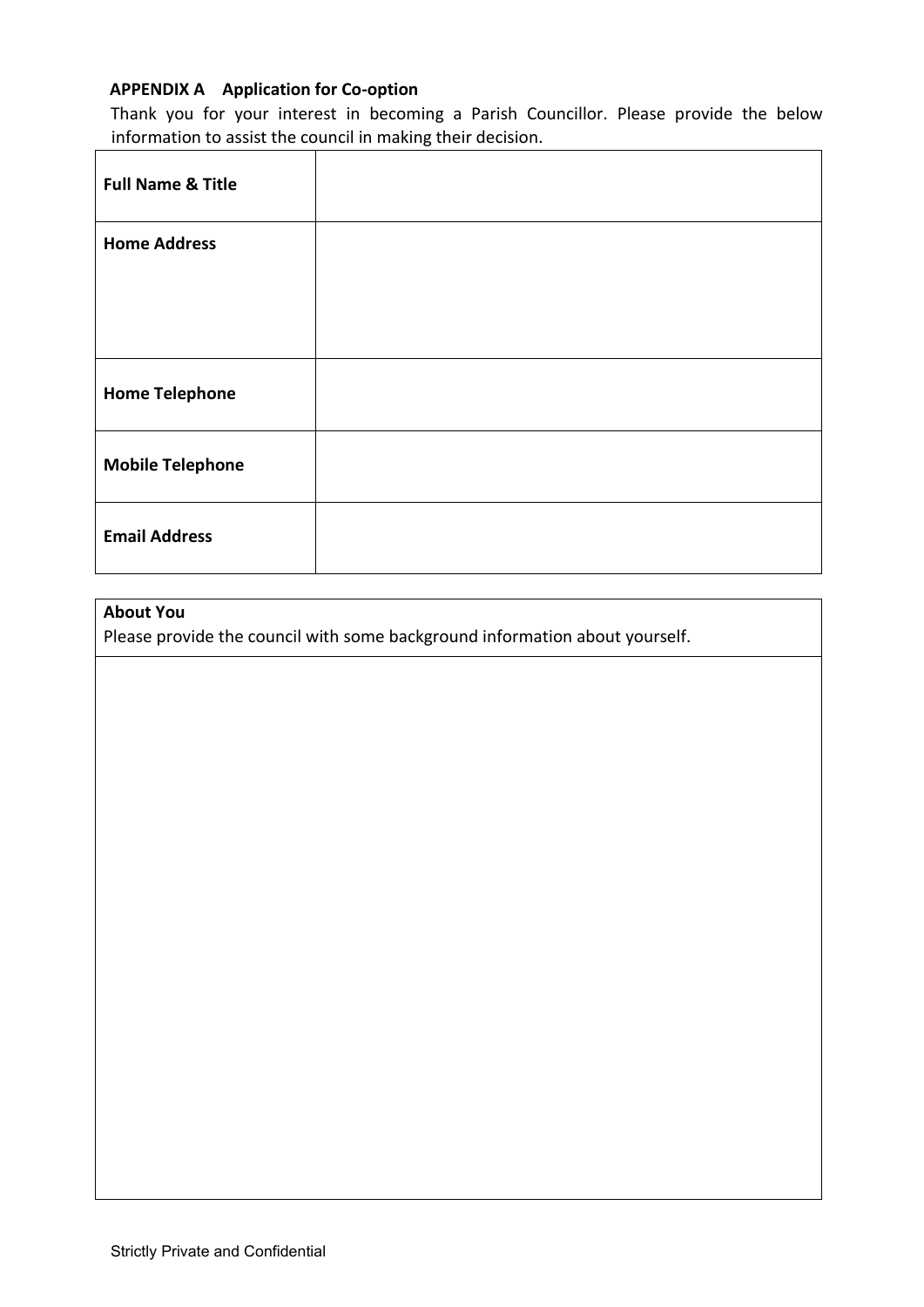#### **Reasons for applying**

Please provide the council with your reasons for wanting to become a Parish Councillor.

Please return your completed application (comprising forms Appendix A and B) to the Clerk to the Council. Your application will be considered at the next available Parish Council meeting, where a vote will be held to decide whether the Council agrees to co-opt you onto Cottenham Parish Council.

Data Protection Act: The information provided on this application will remain private and Confidential.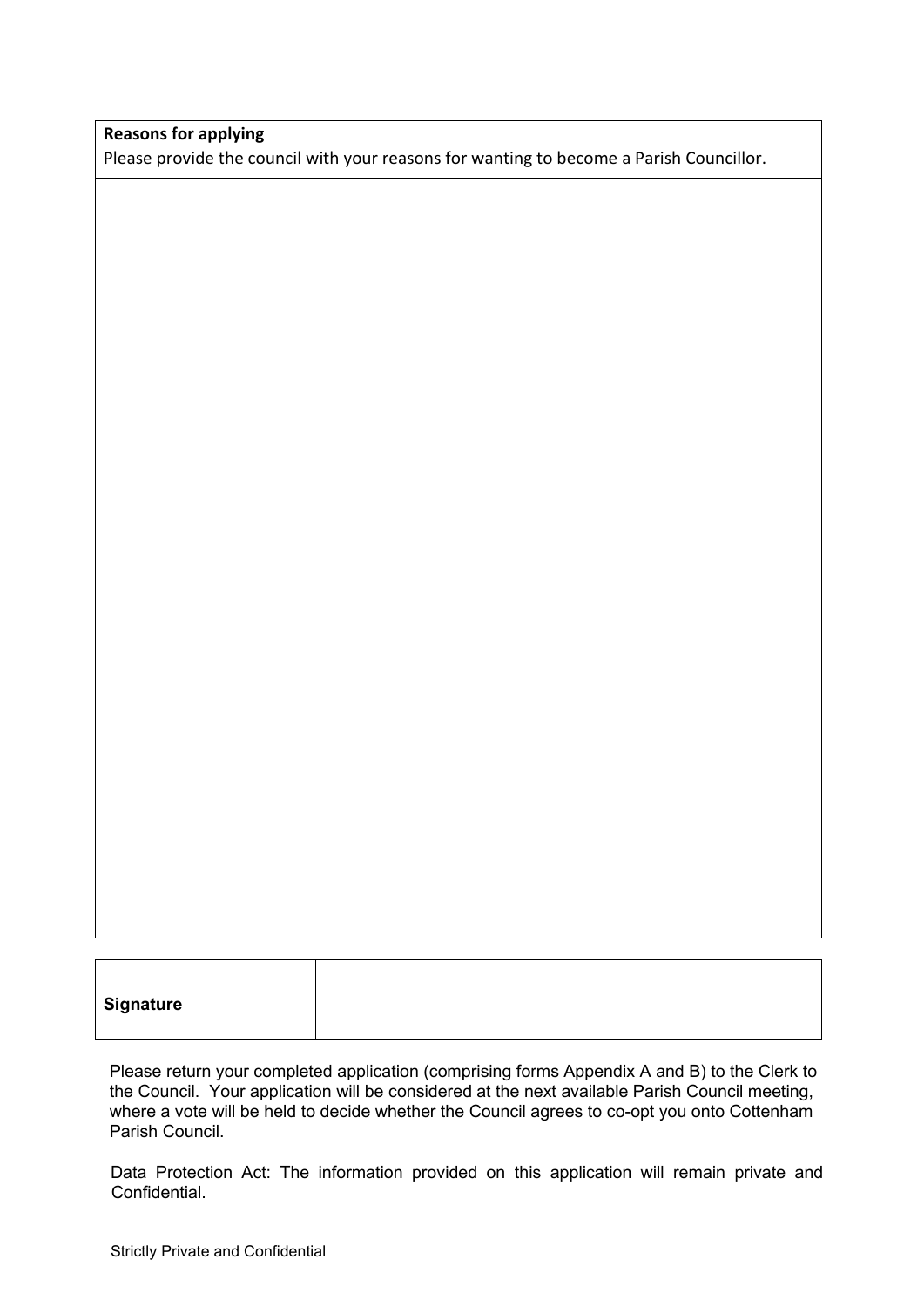## **APPENDIX B Co-option Eligibility Form**

- 1. In order to be eligible for co-option as a Cottenham Parish Councillor you must be a British subject, or a citizen of the Commonwealth or the European Union; and on the 'relevant date' (i.e. the day on which you are nominated or if there is a poll the day of the election) 18 years of age or over; and additionally able to meet one of the following qualifications set out below. Please tick which applies to you:
- a) I am registered as a local government elector for the parish; or
- b) I have, during the whole of the twelve months preceding the date of my co-option, occupied as owner or tenant, land or other premises in the parish; or
- c) My principal or only place of work during those twelve months has been in the parish; or
- d) I have during the whole of twelve months resided in the parish or within 3 miles of it.
- **2.** Please note that under Section 80 of the Local Government Act 1972 a person is disqualified from being elected as a Local Councillor or being a member of a Local Council if he/she:
- a) Holds any paid office or employment of the local council (other than the office of Chairman) or of a joint committee on which the Council is represented; or
- b) Is a person who has been adjudged bankrupt or has made a composition or arrangement with his/her creditors (but see below); or
- c) Has within five years before the day of election, or since his/her election, been convicted in the
- UK, Channel Islands or Isle of Man of any offence and has been sentenced to imprisonment (whether suspended or not) for not less than three months without the option of a fine; or
- d) Is otherwise disqualified under Part III of the representation of the People Act 1983 for corrupt or illegal practices.

# **This disqualification for bankruptcy ceases in the following circumstances:**

- i) If the bankruptcy is annulled on the grounds that either the person ought not to have been adjudged bankrupt or that his/her debts have been fully discharged;
- ii) If the person is discharged with a certificate that the bankruptcy was caused by misfortune without misconduct on his/her part;
- iii) If the person is discharged without such a certificate.

NOTES:

 In i) and ii) above, the disqualification ceases on the date of the annulment and discharge respectively.

In iii), it ceases on the expiry of five (5) years from the date of discharge.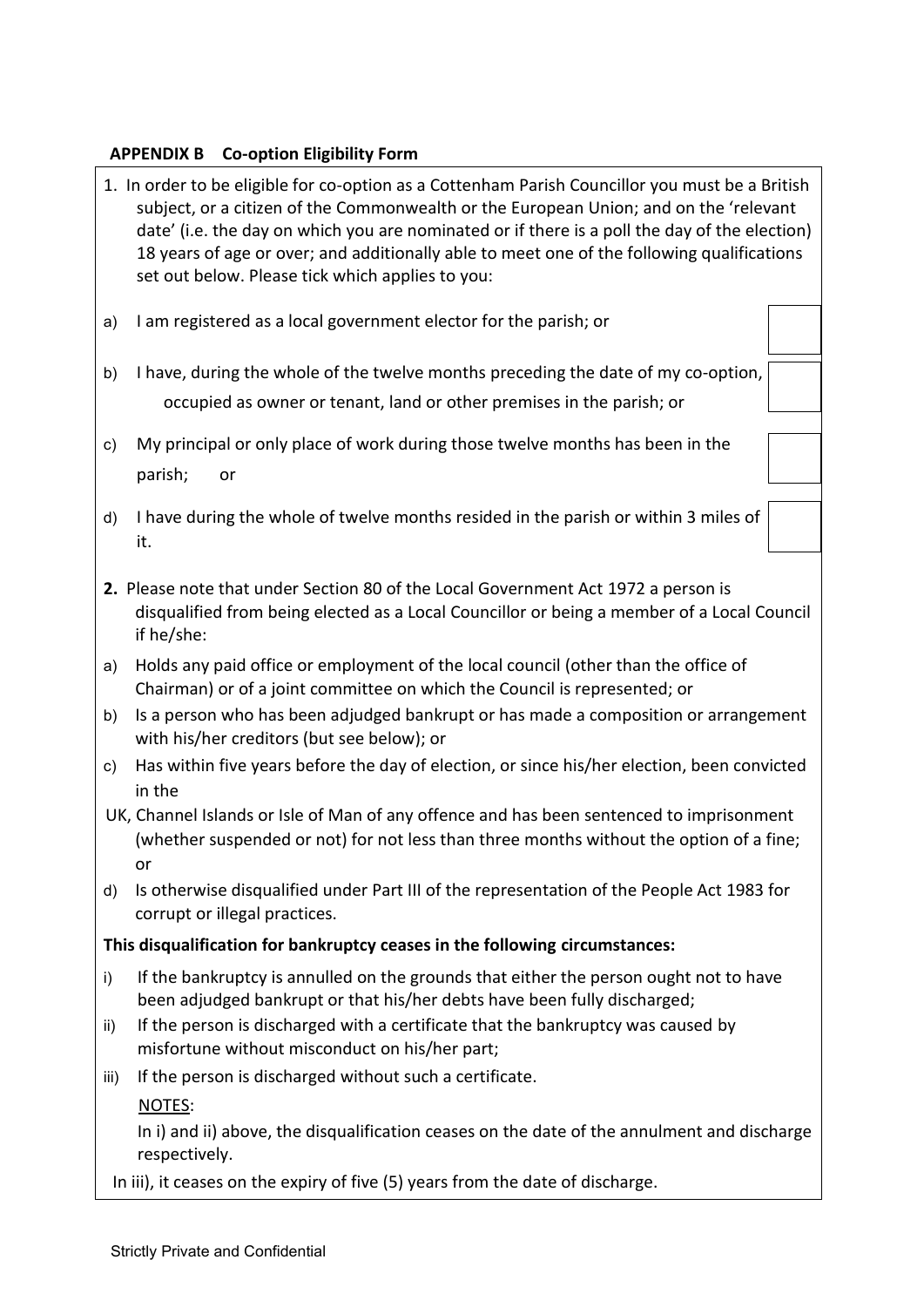#### **DECLARATION**

I, ……………………………………………………………………. hereby confirm that I am eligible for the vacancy of Cottenham Parish Councillor, and the information given on this form is a true and accurate record. Signature: ……………………………………………………………………………… Date: ……………………………………………...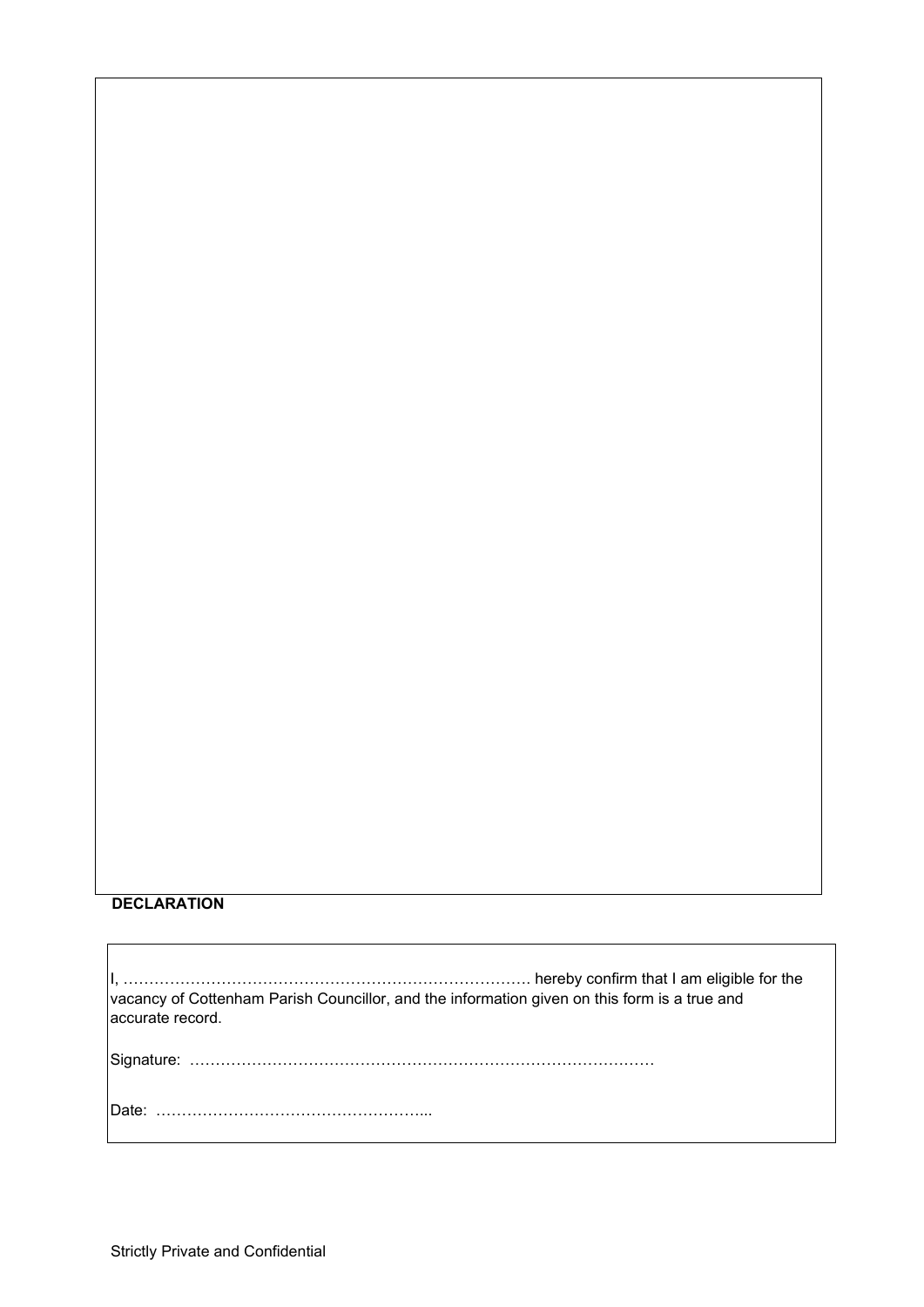| <b>COMPETENCY</b>                            | <b>ESSENTIAL</b>                                                                                                                                                                                                                                                                                                                                                                                                                                                                                                                                                                                                                                                                                                                                                                                                                                                                | <b>DESIRABLE</b>                                                                                                                                                                                                                                                                                                                                             |
|----------------------------------------------|---------------------------------------------------------------------------------------------------------------------------------------------------------------------------------------------------------------------------------------------------------------------------------------------------------------------------------------------------------------------------------------------------------------------------------------------------------------------------------------------------------------------------------------------------------------------------------------------------------------------------------------------------------------------------------------------------------------------------------------------------------------------------------------------------------------------------------------------------------------------------------|--------------------------------------------------------------------------------------------------------------------------------------------------------------------------------------------------------------------------------------------------------------------------------------------------------------------------------------------------------------|
| <b>Personal Attributes</b>                   | • Sound knowledge and<br>understanding of local affairs and<br>the local community.<br>• Forward Thinking.                                                                                                                                                                                                                                                                                                                                                                                                                                                                                                                                                                                                                                                                                                                                                                      | • Can bring a new skill, expertise or<br>key local knowledge to the<br>Council.                                                                                                                                                                                                                                                                              |
| Experience, Skills, Knowledge<br>and Ability | • Ability to listen constructively.<br>• A good team player.<br>• Ability to pick up and run with a<br>variety of projects Solid Interest<br>in local matters.<br>• Ability and willingness to<br>represent the Council and their<br>community.<br>• Good interpersonal skills and able<br>to contribute opinions at<br>meetings whilst willing to see<br>others views and accept majority<br>decisions.<br>• Ability to communicate succinctly<br>and clearly.<br>• Ability and willingness to work<br>closely with other members and<br>to maintain good working<br>relationships with all members<br>and staff.<br>• Ability and willingness to work<br>with the Council's partners (e.g.<br>voluntary groups, other parish<br>Councils, principal authority,<br>charities).<br>• Ability and willingness to<br>undertake induction training and<br>other relevant training. | • Experience of working or being a<br>member in a local authority or<br>other public body.<br>• Experience of working with<br>voluntary and or local community<br>/ interest groups.<br>• Basic knowledge of legal issues<br>relating to town and parish<br>Councils or local authorities.<br><b>Experience of delivering</b><br>$\bullet$<br>presentations. |
| <b>Circumstances</b>                         | • Ability and willingness to attend<br>meetings of the Council (or<br>meetings of other local<br>authorities and local bodies) at<br>any time and events in the<br>evening and at weekends.                                                                                                                                                                                                                                                                                                                                                                                                                                                                                                                                                                                                                                                                                     |                                                                                                                                                                                                                                                                                                                                                              |

|  |  |  |  | <b>APPENDIX C</b> Co-Opted Councillor Person Specification |
|--|--|--|--|------------------------------------------------------------|
|--|--|--|--|------------------------------------------------------------|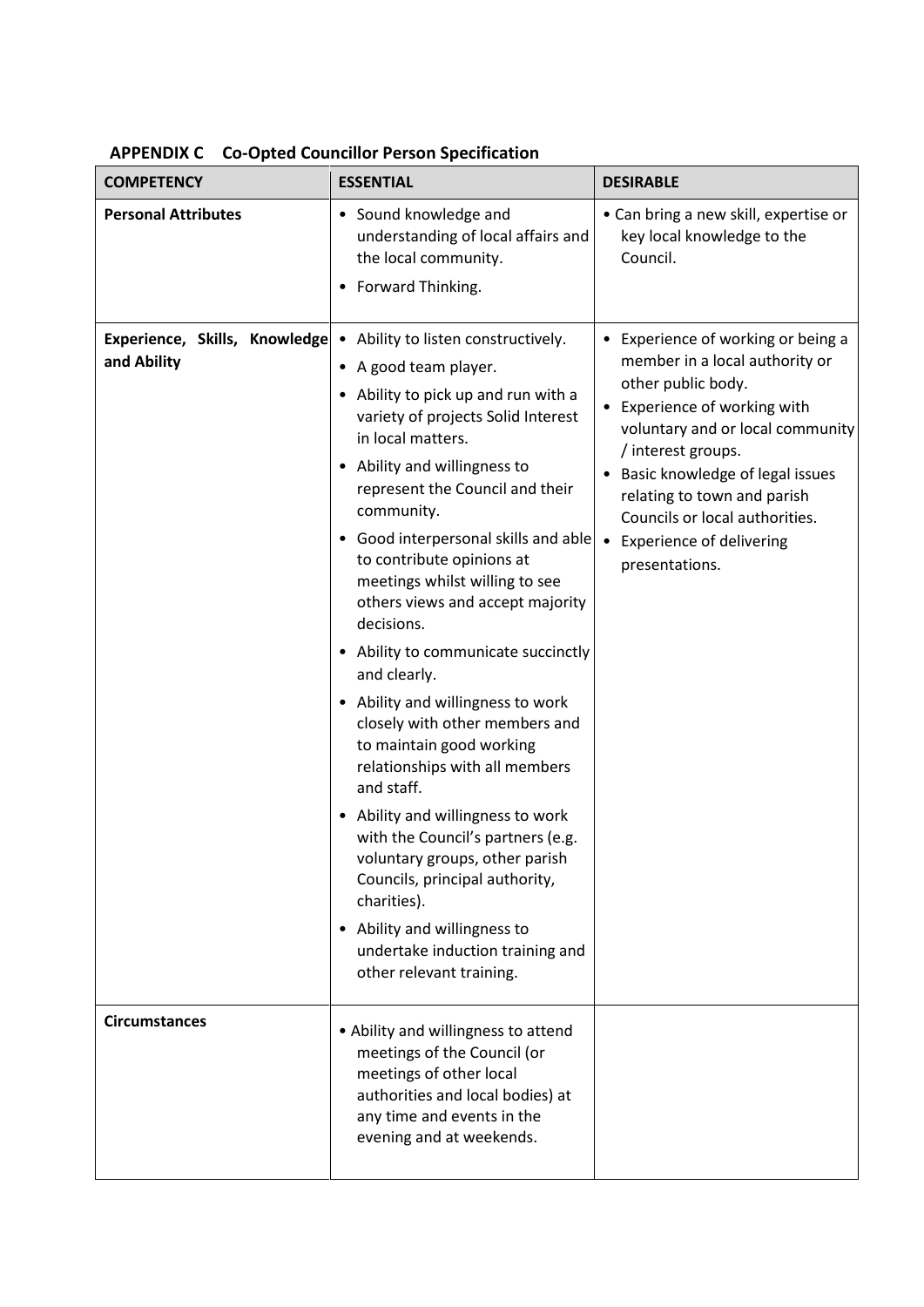# **APPENDIX D - Voting Procedures & Examples**

# **1. VOTING PROCEDURES**

- i) Councillors shall vote by secret ballot. It will be normal practice for the Clerk to prepare and distribute ballot voting forms to councillors to record their votes.
- ii) Voting will be according to the statutory requirements, in that an absolute majority vote procedure, will normally be used to select a successful candidate. *See Section 1.1 (a) – Definitions.*
- iii) If there are more than two (2) candidates for a vacancy and no single candidate receives the required absolute majority in the first round of voting, the candidate with the least number of votes will then be removed and will not take part in any further voting rounds for the vacancy.
- iv) A further round of voting will then take place, with the process being repeated, if necessary, until a candidate receives the required majority votes.
- v) In the case of an equality of votes, the Chairman of the meeting has a second or casting vote.
- vi) In instances where there are more than two (2) candidates and an equality of votes situation may occur, the Council may consider it necessary to temporarily use a relative majority voting procedure, in order that the Chairman will have a second casting vote to resolve a voting equality deadlock at an intermediate stage of the voting procedures. *See Section 1.1 (b) – Definitions, and also Scenario B below.*
- vii) The Chairman of the meeting will announce the name of the successful candidate for the casual vacancy. More than one casual vacancy viii) In circumstances where a number of casual vacancies occur simultaneously, then the selection and voting procedures for each of these co-option vacancies will be considered individually, i.e. one-at-a-time and the voting procedures for each casual vacancy shall be used, as detailed above.
- ix) For a multiple casual vacancy situation where, during the voting processes for the first councillor vacancy, certain of the candidates may have been removed from the ballot/voting process (for having received the least votes), these candidates' names will be included within the list of candidates for the other casual vacancies under consideration at that time.

# **2. Examples Of Possible Voting Scenarios**

# **2.1 Scenario A**

 Four (4) candidates are applying for a casual vacancy; nine (9) councillors are present and participating in the vote.

Voting Round 1

| Candidate 1 - | 2 Votes |
|---------------|---------|
| Candidate 2   | 3 Votes |
| Candidate 3   | 3 Votes |
| Candidate 4   | 1 Vote  |

 No one candidate has received a majority vote, i.e. a majority vote would be considered to be a candidate receiving at least five (5) votes of the total votes cast. Therefore; the candidate with the least number of votes, Candidate. 4, is removed. A new round of voting now takes place with the three remaining candidates.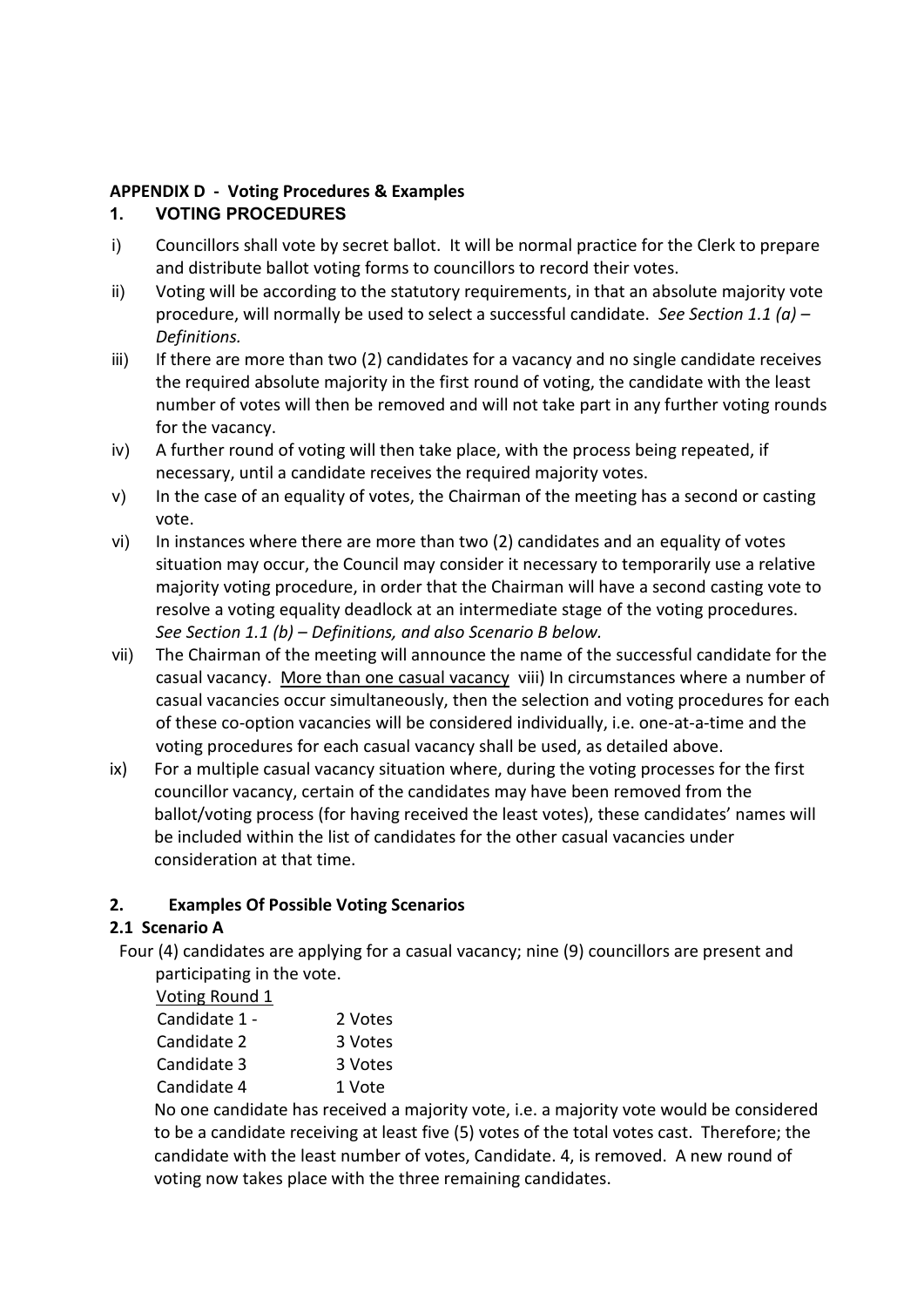| Voting Round 2 |         |
|----------------|---------|
| Candidate 1    | 2 Votes |
| Candidate 2    | 4 Votes |
| Candidate 3    | 3 Votes |
|                |         |

 Once again, no one candidate has received an absolute majority; therefore Candidate 1 who has the least votes is removed. The third round of voting now takes place with the two remaining candidates.

| Voting Round 3 |         |
|----------------|---------|
| Candidate 2    | 6 Votes |
| Candidate 3    | 3 Votes |

 Candidate 2 receives a clear majority, six (6) votes and therefore he/she may be offered the councillor vacancy.

## **2.2 Scenario B**

Four (4) candidates are applying for a casual vacancy and nine (9) councillors are present and participating in the vote. However, this example considers a somewhat more complex situation, involving equality of voting for various candidates.

| Voting Round 1 |         |
|----------------|---------|
| Candidate 1    | 3 Votes |
| Candidate 2    | 2 Votes |
| Candidate 3    | 2 Votes |
| Candidate 4    | 2 Votes |

Candidate 1 cannot be given the position as he/she have not received an absolute majority. However due to the equality of votes received by all of the other candidates, a relative majority procedure will be applied and Candidate 1 will now go through to Round 2 of the voting procedure.

As the other candidates each received equal votes (2 votes each), a separate vote (Round 1a) must now be taken for these three remaining candidates (2, 3 and 4) to decide which candidate will be removed.

| Separate Voting Round (1a) |         |
|----------------------------|---------|
| Candidate 2                | 3 Votes |
| Candidate 3                | 3 Votes |
| Candidate 4                | 3 Votes |

Each candidate has (again) received an equal number of votes; therefore, the Chairman of the meeting now has a casting vote. If the Chairman gives the casting vote to Candidate 3, then Candidate 3 goes forward to Round 2 and joins Candidate 1*.* 

Another voting round is now taken – returning to the *absolute majority* procedure - in order to select the third candidate to go forward to Round 2.

 Separate Voting Round (1b) Candidate 2 5 Votes Candidate 4 4 Votes This result provides a clear majority to Candidate 2 and Candidate 4 is removed. Candidate 2 then joins Candidates 1 and 3 for the next round of voting (Round 2).